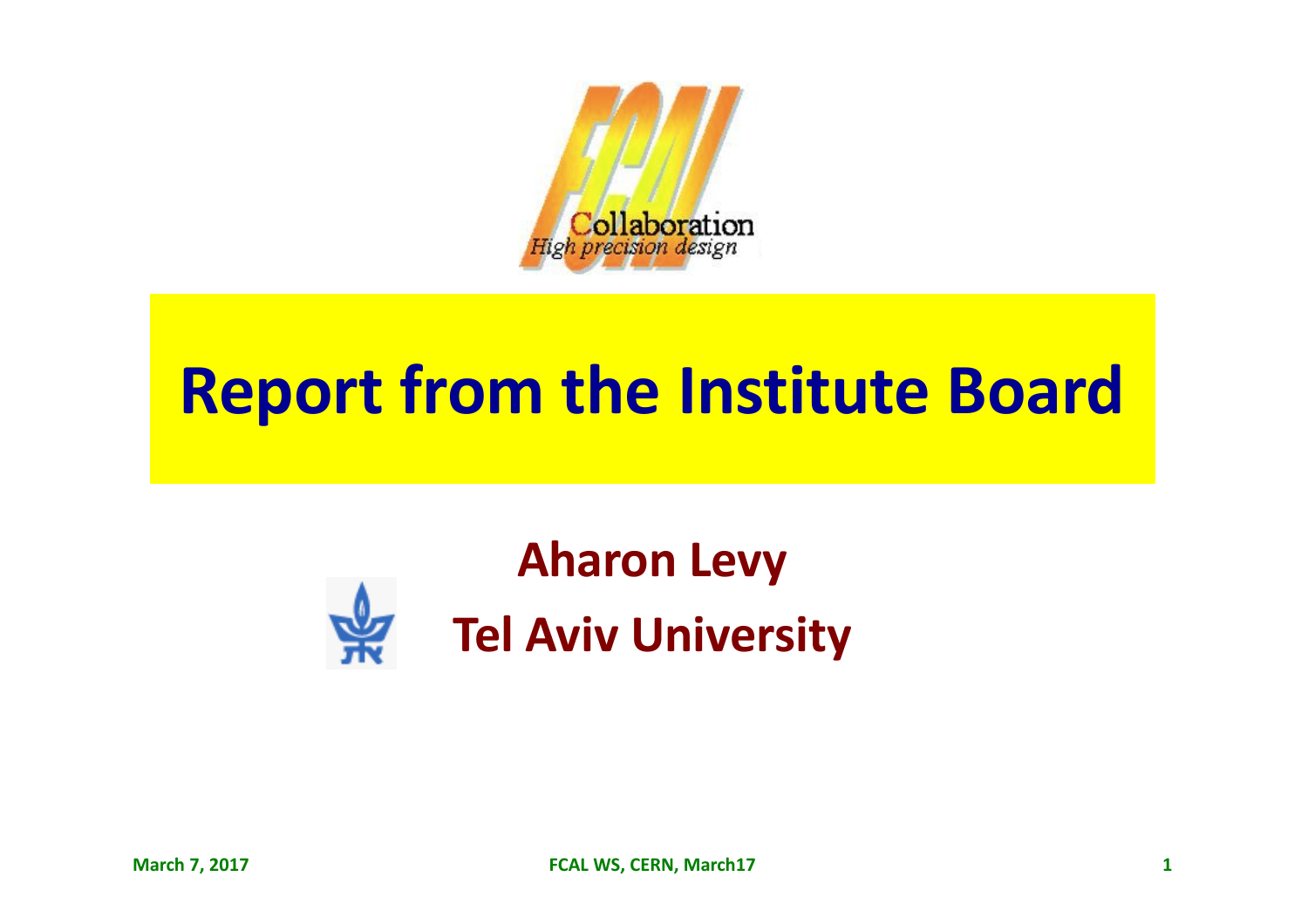

#### **Report**

- **Present: Spokesperson, Technical Coordinator, 8 Institute IB** members (one of whom is Deputy Spokesperson). Angel connected remotely.
- **IB extended a warm welcome to Veta who is now officially representing ISS.**
- **Reports from Spokesperson and Tech. Coor.**
- **DESY** signed the MoC. Still missing IFIN-HH and Tohoku.
- IFIN-HH: M. Orlandea is waiting for the go-ahead from his DG to start an FCAL activity.
- **Group from Niels Bohr Inst, Copenhagen, working on FCC-ee and TeraZ** need to measure lumi to better than 10<sup>-4</sup>. Are interested to **join.** In general, any group that wants to join FCAL should send a request to the spokesperson or to the IB chair.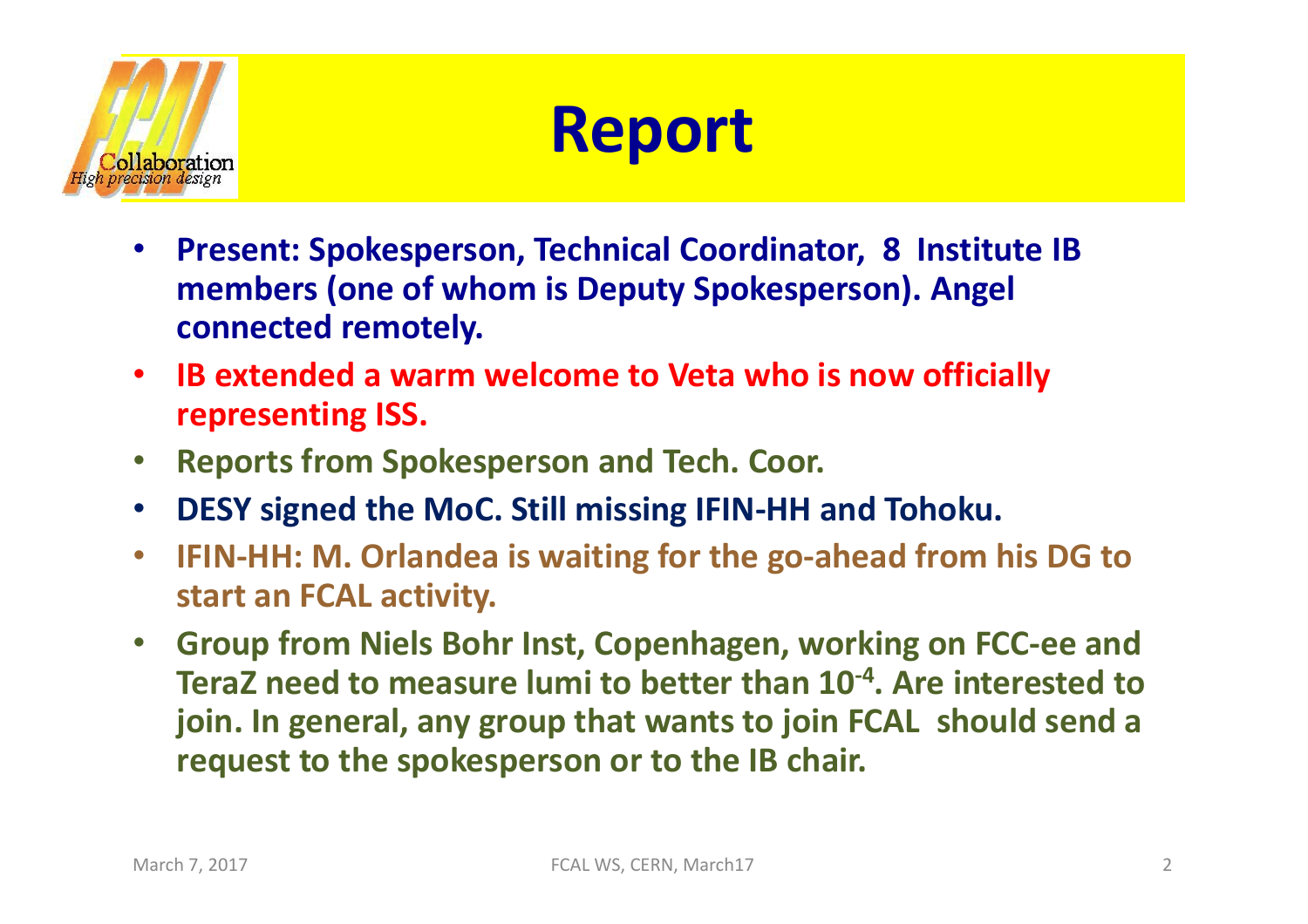

#### **Report**

- **Wolfgang: calibration and alignments. The idea would be to use** muons (was brought up in ILD). How many muons are needed for the two assignments.
- There is a need to validate MC for mass production. Suggestion **that Bogdan with the help of Strahinja would do that.**
- Yan: when is the next TB? Committed for deliverables on April **2019. Should have a prototype with about 20 planes. Have 12 W plates** – need 8 more from JINR. So far tested only 8 sensor planes **– need to test 12 more.**
- **BeamCal and LHCal need people. It was suggested that Strahinja** will look into BeamCal issues. A student from Kiev will work with **Karsten on the issue of backscattering due to L\* reduction. Bruce expressed interest in LHCal.**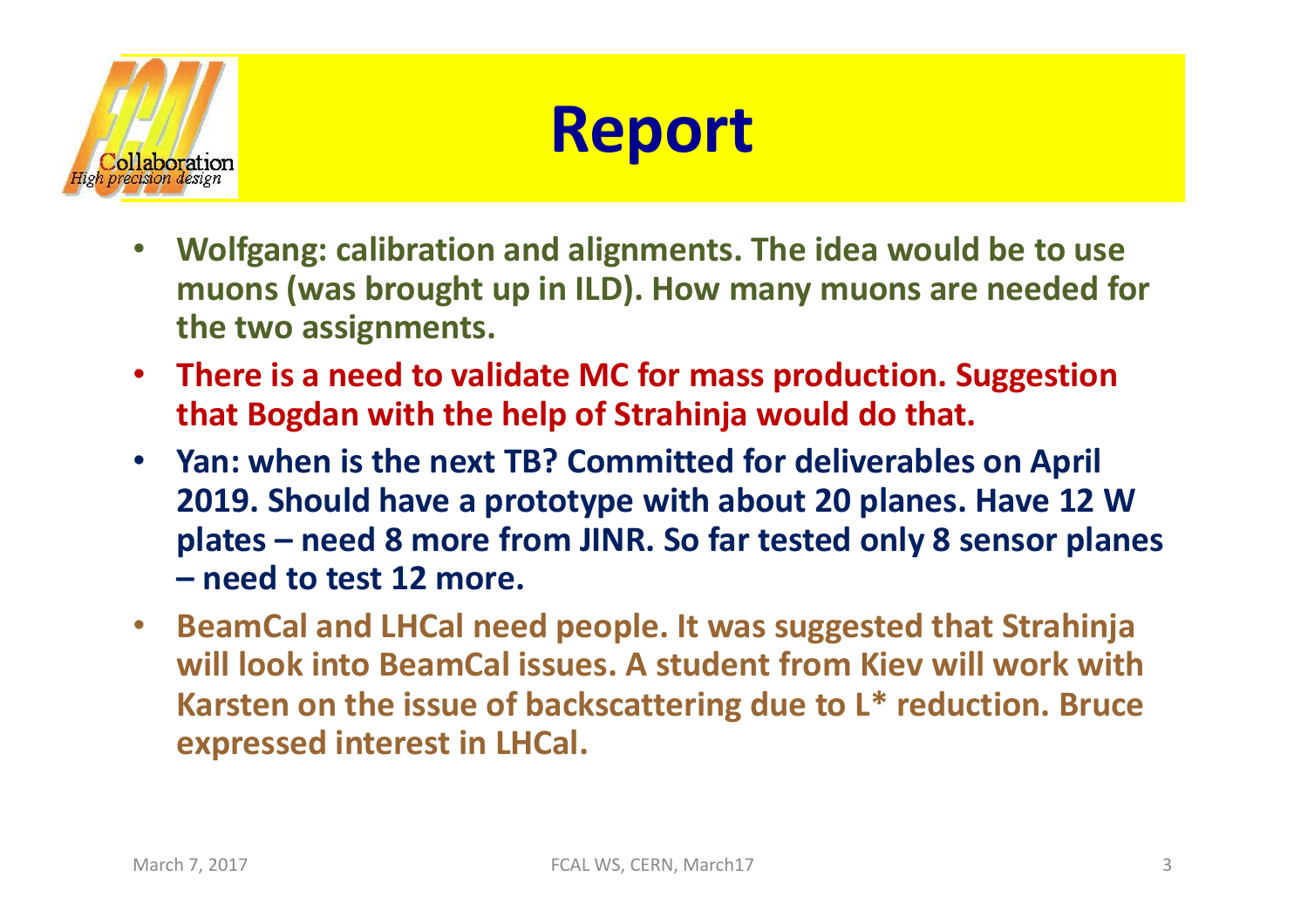

# **Report – Good news**

- **Wolfgang's term as Spokesperson ends July 2017. It was** decided unanimously to extend his term for one additional **year. Congratulations!!**
- During this year a follower will be groomed.
- Angel received a four-years grant for FCAL activities!